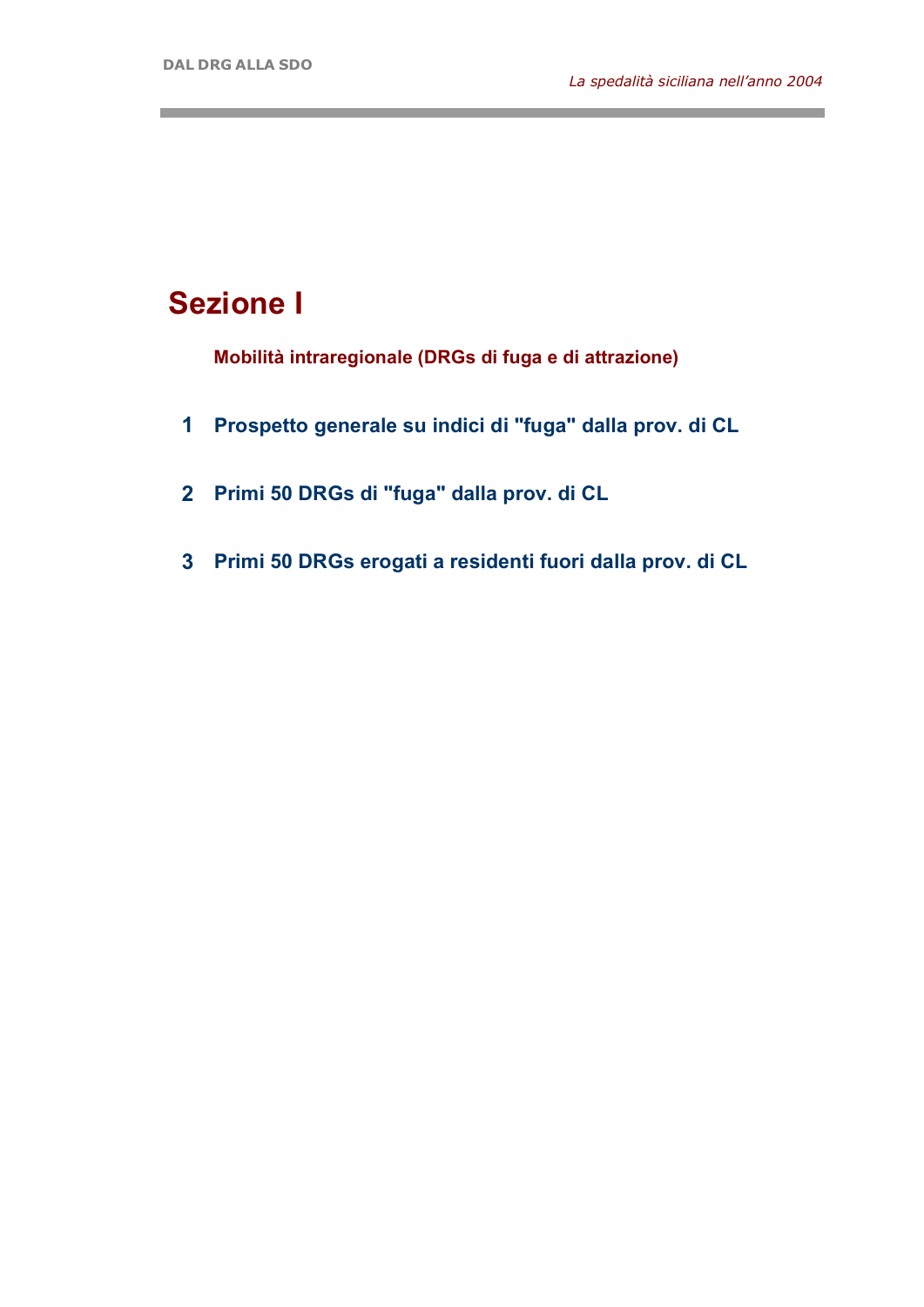|                         |                                           |                                  |                    |                   | Indici di "fuga" dalla provincia di CALTANISSETTA |                    |                   |                   |                                 |                       |
|-------------------------|-------------------------------------------|----------------------------------|--------------------|-------------------|---------------------------------------------------|--------------------|-------------------|-------------------|---------------------------------|-----------------------|
| specifica               | specifica                                 | AGRIGENTO                        | CATANIA            | ENNA              | <b>MESSINA</b>                                    | <b>PALERMO</b>     | RAGUSA            | <b>SIRACUSA</b>   | TRAPANI                         | <b>TOTALI di fuga</b> |
|                         |                                           |                                  |                    |                   |                                                   |                    |                   |                   |                                 |                       |
|                         | $\overline{\epsilon}$<br><b>DRGs</b>      | 1.174                            | 3.523              | 876               | 593                                               | 1.817              | 780               | 199               | $\Rightarrow$                   | 8.972                 |
|                         | DRG <sub>s</sub> ch                       | 348                              | 2.162              | 254               | 342                                               | 1.089              | 542               | 119               | တ                               | 4.865                 |
|                         | DRGs Tot.                                 | 1.522                            | 5.685              | 1,130             | 935                                               | 2.906              | 1.322             | 318               | စ္                              | 13.837                |
| <b>Regime Ordinario</b> | DRG ch / tot                              | 22,9%                            | 38,0%              | 22,5%             | 36,6%                                             | 37,5%              | 41,0%             | 37,4%             | 47,4%                           | 35,2%                 |
|                         | Peso medio                                | 1,00                             | 1,23               | 1,19              | 1,22                                              | 1,47               | 1,06              | 1,02              | 1,28                            | 1,23                  |
|                         | <b>Tariffafull</b>                        | 3.497.070,65<br>$\mathsf \omega$ | 17.162.880,50<br>Ψ | 4.531.519,95<br>Ψ | 2.852.854,75<br>Ψ                                 | 10.193.873,35<br>Ψ | 3.237.793,80<br>Ψ | 831.713,60<br>Ψ   | 54.673,45<br>Ψ                  | 42.362.380,05<br>Ψ    |
|                         |                                           |                                  |                    |                   |                                                   |                    |                   |                   |                                 |                       |
|                         | $\overline{\epsilon}$<br>DRG <sub>S</sub> | 385                              | 2.554              | 43                | 244                                               | 1.335              | 559               | z                 | 17                              | 5.571                 |
|                         | DRG <sub>s</sub> ch                       | 339                              | 1.357              | 112               | 72                                                | 486                | 705               | 167               | ၜ                               | 3.247                 |
| Day - Hospital          | DRGs Tot.                                 | 724                              | 3.911              | 555               | 316                                               | 1.821              | 1.264             | 201               | 26                              | 8.818                 |
|                         | DRGs ch / tot                             | 46,8%                            | 34,7%              | 20,2%             | 22,8%                                             | 26,7%              | 55,8%             | 83,1%             | 34,6%                           | 36,8%                 |
|                         | Peso medio                                | 0,77                             | 0,82               | U <sub>1</sub> 0  | 0,78                                              | 0,88               | 0,68              | 0,77              | 0,77                            | 0,80                  |
|                         | <b>Tariffafull</b>                        | 927.803,25<br>$\pmb{\psi}$       | 4.997.354,35<br>Ψ  | 469.834,85<br>Φ   | 312.622,20<br>Ψ                                   | 2.173.111,70<br>Ψ  | 1.649.238,00<br>Ψ | 328.808,30<br>Ψ   | 22.481,75<br>Ψ                  | 10.881.254,40<br>Ψ    |
|                         |                                           |                                  |                    |                   |                                                   |                    |                   |                   |                                 |                       |
|                         | DRGs md                                   | 1.559                            | 6.077              | 1.319             | 837                                               | 3.152              | 1.339             | 233               | 27                              | 14.543                |
|                         | DRG <sub>s</sub> ch                       | 687                              | 3.519              | 366               | 414                                               | 1.575              | 1.247             | 286               | $\overset{\infty}{\rightarrow}$ | 8.112                 |
| 114101                  | DRGs Tot.                                 | 2.246                            | 9.596              | 1.685             | 1.251                                             | 4.727              | 2.586             | 519               | 45                              | 22.655                |
|                         | DRGs ch / tot                             | $30.6\%$                         | 36,7%              | 21,7%             | 33,1%                                             | 33,3%              | 48,2%             | 55,1%             | 40,0%                           | 35,8%                 |
|                         | <b>Tariffafull</b>                        | 4.424.873,90<br>Ψ                | 22.160.234,85<br>Ψ | 5.001.354,80<br>Ψ | 3.165.476,95<br>Ψ                                 | 12.366.985,05<br>Ψ | 4.887.031,80<br>Ψ | 1.160.521,90<br>Ψ | 77.155,20<br>Ψ                  | 53.243.634,45<br>Ψ    |

the control of the control of the control of the control of the control of the control of the control of the control of the control of the control of the control of the control of the control of the control of the control

**77**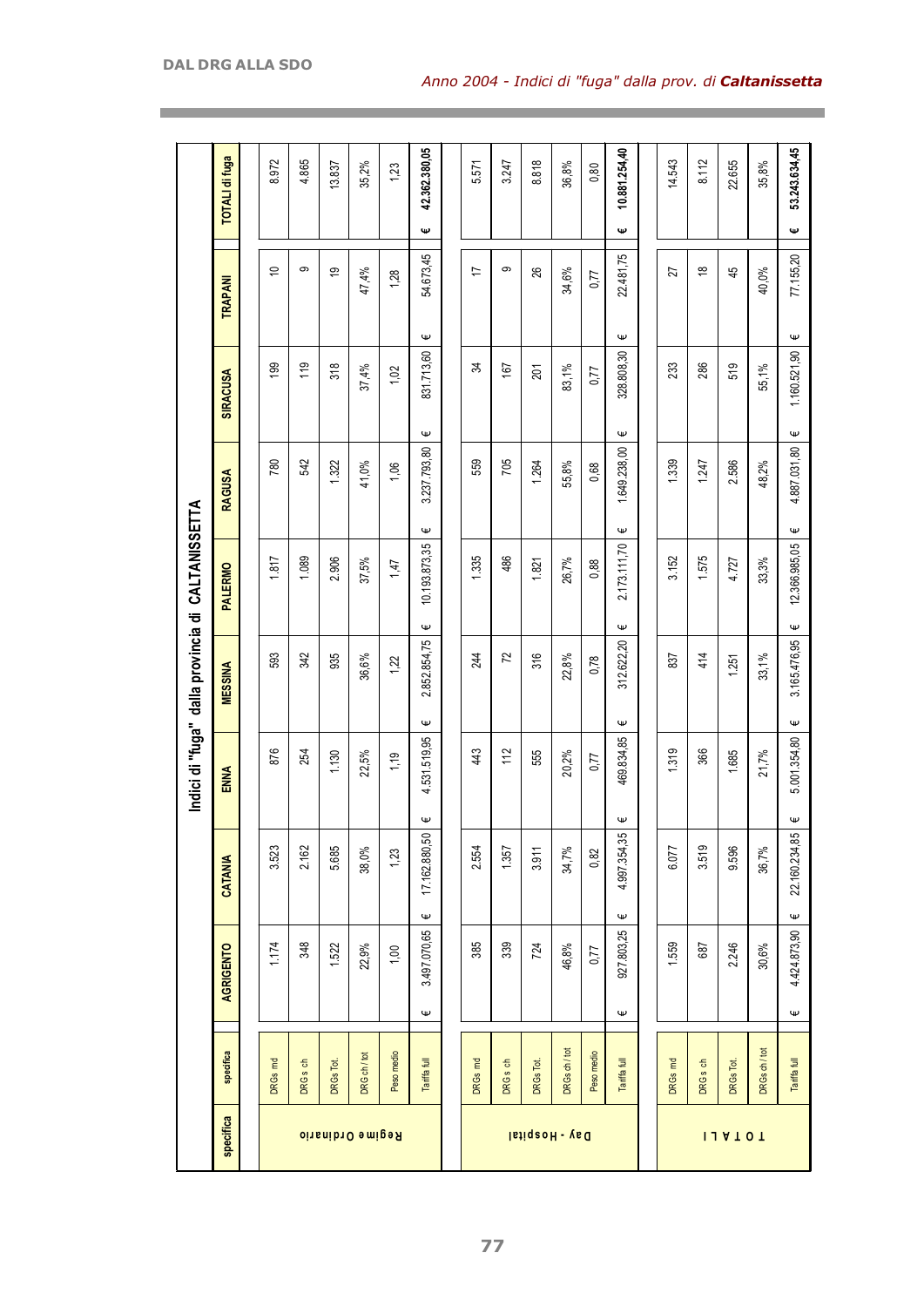|                    | Tariffa  | 741.370,50                                                              | 821,75          | 41.210,05                                                    |                        |                                           |                                                                    | 233.340,90            | 147.772,50                                                            | 23.383,30                   | 1.907.970,50                                                  | 37.137,40                                 | 18.507,90           | 3.231,90                                  | 54.366,60                                                                     | 139.900,80                                      |                                                                               | 4.742,40                 | 42.730,05                   | 72.723,45            | 11.209,05                           | 55.896,10                    | 7.009.10                       | 20.611,20                                | 91.504,00                        | 15.618,00                                                      |                                                                           | 8.072,15                                                                   | 22.945,35                                    | 298.001,70                                               | 28.856,25                                    |
|--------------------|----------|-------------------------------------------------------------------------|-----------------|--------------------------------------------------------------|------------------------|-------------------------------------------|--------------------------------------------------------------------|-----------------------|-----------------------------------------------------------------------|-----------------------------|---------------------------------------------------------------|-------------------------------------------|---------------------|-------------------------------------------|-------------------------------------------------------------------------------|-------------------------------------------------|-------------------------------------------------------------------------------|--------------------------|-----------------------------|----------------------|-------------------------------------|------------------------------|--------------------------------|------------------------------------------|----------------------------------|----------------------------------------------------------------|---------------------------------------------------------------------------|----------------------------------------------------------------------------|----------------------------------------------|----------------------------------------------------------|----------------------------------------------|
|                    |          | Ψ                                                                       | Ψ               | $\mathsf \Psi$                                               |                        |                                           |                                                                    | Ψ                     | Ψ                                                                     | Ψ                           | $\mathsf \omega$                                              | Ψ                                         | $\mathsf \omega$    | $\mathsf \omega$                          | Ψ                                                                             | Ψ                                               |                                                                               | Ψ                        | Ψ                           | Ψ                    | Ψ                                   | $\mathsf \omega$             | $\mathsf \omega$               | $\mathsf \omega$                         | $\pmb{\Psi}$                     | Ψ                                                              |                                                                           | Ψ                                                                          | Ψ                                            | $\mathsf \omega$                                         | Ψ                                            |
| Day Hospital       | Accessi  | 2.262                                                                   | 5               |                                                              |                        |                                           |                                                                    | 1.222                 | 108                                                                   | 103                         | 1.623                                                         | 161                                       | 02                  | ಸ                                         | 251                                                                           | 537                                             |                                                                               | 4                        | 141                         | 237                  |                                     | 외의일임이용                       |                                |                                          |                                  |                                                                |                                                                           |                                                                            | $\frac{8}{5}$                                | 222                                                      | 114                                          |
|                    | Ricov.   | 277                                                                     | 2               | $\overline{ }$                                               |                        |                                           |                                                                    | 86                    | 5                                                                     | $\frac{8}{2}$               | 1,071                                                         | 9                                         | $\frac{2}{3}$       | 57                                        | 139                                                                           | 173                                             |                                                                               | 2                        | Σ                           | 73                   | 5                                   | $\frac{1}{2}$                | 5                              | 43                                       | 35                               | 12                                                             |                                                                           | 61                                                                         | 55                                           | 157                                                      | 45                                           |
|                    | Tariffa  | 1.033.233,30                                                            | 205.405.20      | 2.070.332,15                                                 | 768.272,60             | 463.407,15                                | 198.044,15                                                         | 994.912,20            | 614.327,95                                                            | 508.534,05                  | 336.794,95                                                    | 916.660,70                                | 397.733,65          | 163.595,70                                | 200.831,90                                                                    | 176.249,70                                      | 985.530,00                                                                    | 302.118,05               | 438.722,35                  | 461.077,75           | 469.480,50                          | 200.679,90                   | 303.355.90                     | 223.152,15                               | 259.213,20                       | 263.141,45                                                     | 315.229,95                                                                | 236.274,50                                                                 | 819.549,80                                   | 170.104,15                                               | 57.712,50                                    |
|                    |          | Ψ                                                                       | Ψ               | $\mathsf \omega$                                             | Φ                      | $\mathsf \Psi$                            | Ψ                                                                  | $\mathsf \omega$      | $\mathsf \omega$                                                      |                             | $\psi$ $\psi$                                                 | $\mathsf \Psi$                            | $\mathsf{\Psi}$     | $\mathsf \omega$                          | $\mathsf \omega$                                                              | Ψ                                               | $\mathsf \omega$                                                              | €                        | $\mathsf \omega$            | $\mathsf \Psi$       | $\mathsf \omega$                    | $\omega$                     | $\mathsf \Psi$                 | $\mathsf \Psi$                           | $\mathsf{\Psi}$                  | $\mathsf{\Psi}$                                                | $\mathsf \omega$                                                          | €                                                                          | lΨ                                           | $\mathsf \omega$                                         | $\mathsf \Psi$                               |
| Degenza Ordinaria  | giornate | 1.767                                                                   | .326            | $\frac{1305}{ }$                                             | 1.672                  | 1.160                                     | 769                                                                | 5.678                 | 1.422                                                                 | 1.578                       | 428                                                           | 3.088                                     | $\frac{1.558}{ }$   | 498                                       | 567                                                                           | 501                                             | 1.561                                                                         | 2                        | 851                         | 850                  | 1.760                               | $\frac{352}{25}$             | 785                            | 742                                      | 488                              | 526                                                            | 403                                                                       | 328                                                                        | 3.044                                        | 275                                                      | 212                                          |
|                    | Ricov.   | 600                                                                     | 428             | 353                                                          | 341                    | 319                                       | 30T                                                                | 276                   | 256                                                                   | 249                         | 202                                                           | 154                                       | 145                 | 139                                       | 137                                                                           | 134                                             | $\frac{8}{3}$                                                                 | 128                      | 127                         | 127                  | 115                                 | 113                          | 113                            | 106                                      | $\overline{5}$                   | 8                                                              | ജ                                                                         |                                                                            | 8 8 8 8                                      |                                                          |                                              |
| <b>NC</b>          |          | Σ                                                                       | Σ               | ပ                                                            | ပ                      | Σ                                         | Σ                                                                  | Σ                     | ပ                                                                     | Σ                           | ပ                                                             | Σ                                         | ∣≅                  | Σ                                         | Σ                                                                             | Σ                                               | ပ                                                                             | ပ                        | Σ                           | Σ                    | Σ                                   | ပ                            | Σ                              | Σ                                        | ပ                                | Σ                                                              | Σ                                                                         | Σ                                                                          | ∣≅                                           | ပ                                                        | $\circ$                                      |
|                    |          |                                                                         |                 |                                                              |                        |                                           |                                                                    |                       |                                                                       |                             |                                                               |                                           |                     |                                           |                                                                               |                                                 |                                                                               |                          |                             |                      |                                     |                              |                                |                                          |                                  |                                                                |                                                                           |                                                                            |                                              |                                                          |                                              |
| <b>NDC</b>         |          | ≒                                                                       | 15              | 5                                                            | 4                      | 4                                         | 5                                                                  | ಔ                     | ఐ                                                                     | $\infty$                    | $\sim$                                                        |                                           | ల్ల                 | 15                                        | ဖ                                                                             | R                                               | $\infty$                                                                      | S                        | Ľ                           | ≂                    | စ္                                  | 5                            | 5                              | 5                                        | $\infty$                         |                                                                | 5                                                                         |                                                                            |                                              | S                                                        | S                                            |
| <b>DESCRIZIONE</b> |          | ARIA DI LEUCEMIA ACUTA<br>CHEMIOTERAPIA NON ASSOCIATA A DIAGNOSI SECOND | NEONATO NORMALE | PERCUTANEA<br>INTERVENTI SUL SISTEMA CARDIOVASCOLARE PER VIA | PARTO CESAREO SENZA CC | PARTO VAGINALE SENZA DIAGNOSI COMPLICANTI | ARDICO ACUTO; CON<br>MALATTIE CARDIOVASCOLARI ECCETTO INFARTO MIOC | <b>RIABILITAZIONE</b> | E MALIGNE; SENZA CC<br>INTERVENTI SU UTERO E ANNESSI NON PER NEOPLASI | AFFEZIONI MEDICHE DEL DORSO | <b>AIMC</b><br>INTERVENTI SUL CRISTALLINO CON O SENZA VITRECT | MALATTIE DEGENERATIVE DEL SISTEMA NERVOSO | PSICO <sub>SI</sub> | NEONATI CON ALTRE AFFEZIONI SIGNIFICATIVE | ARATO DIGER. >17 SENZA<br>ESOFAGITE; GASTROENTERITE E MISCELLANEA M. APF<br>႘ | ALTRI FATTORI CHE INFLUENZANO LO STATO DI SALUT | <b>TDI ARTI INFERIORI</b><br>INTERVENTI SU ARTICOLAZIONI MAGGIORI E REIMPIANT | INTERVENTI SULLA TIROIDE | CIRROSI E EPATITE ALCOOLICA | INSUFFICIENZA RENALE | DISTURBI ORGANICI E RITARDO MENTALE | LEGATURA E STRIPPING DI VENE | INSUFFICIENZA CARDIACA E SHOCK | MALATTIE VASCOLARI PERIFERICHE; SENZA CC | INTERVENTU SU GINOCCHIO SENZA CC | DEL PANCREAS<br>NEOPLASIE MALIGNE DELL'APPARATO EPATOBILIARE O | MALATTIE CARDIOVASCOLARI ECCETTO INFARTO MIOCARDICO ACUTO;<br>CATETERISMO | <b>NTE ULTRASUONI</b><br>CALCOLOSI URINARIA; CON CC E/O LITOTRISSIA MEDIAI | ALTRE MALATTIE DEL SISTEMA NERVOSO; SENZA CC | MISCELLANEA DI INTERVENTI SU ORECCHIO; NASO BOCCA E GOLA | TONSILLECTOMIA E/O ADENOIDECTOMIA; ETA' < 18 |
| <b>DRG</b>         |          | 410                                                                     | 391             | $\vert$ <sup>2</sup>                                         | 371                    | 373                                       | 125                                                                | 462                   | 359                                                                   | 243                         | 039                                                           | 012                                       | 430                 | 390                                       | 183                                                                           | 467                                             | 209                                                                           | 290                      | 202                         | 316                  | 429                                 | 119                          | 127                            | 131                                      | 222                              | $\overline{\approx}$                                           | 124                                                                       | 323                                                                        | 35                                           | 055                                                      | 060                                          |

and the control of the control of the control of the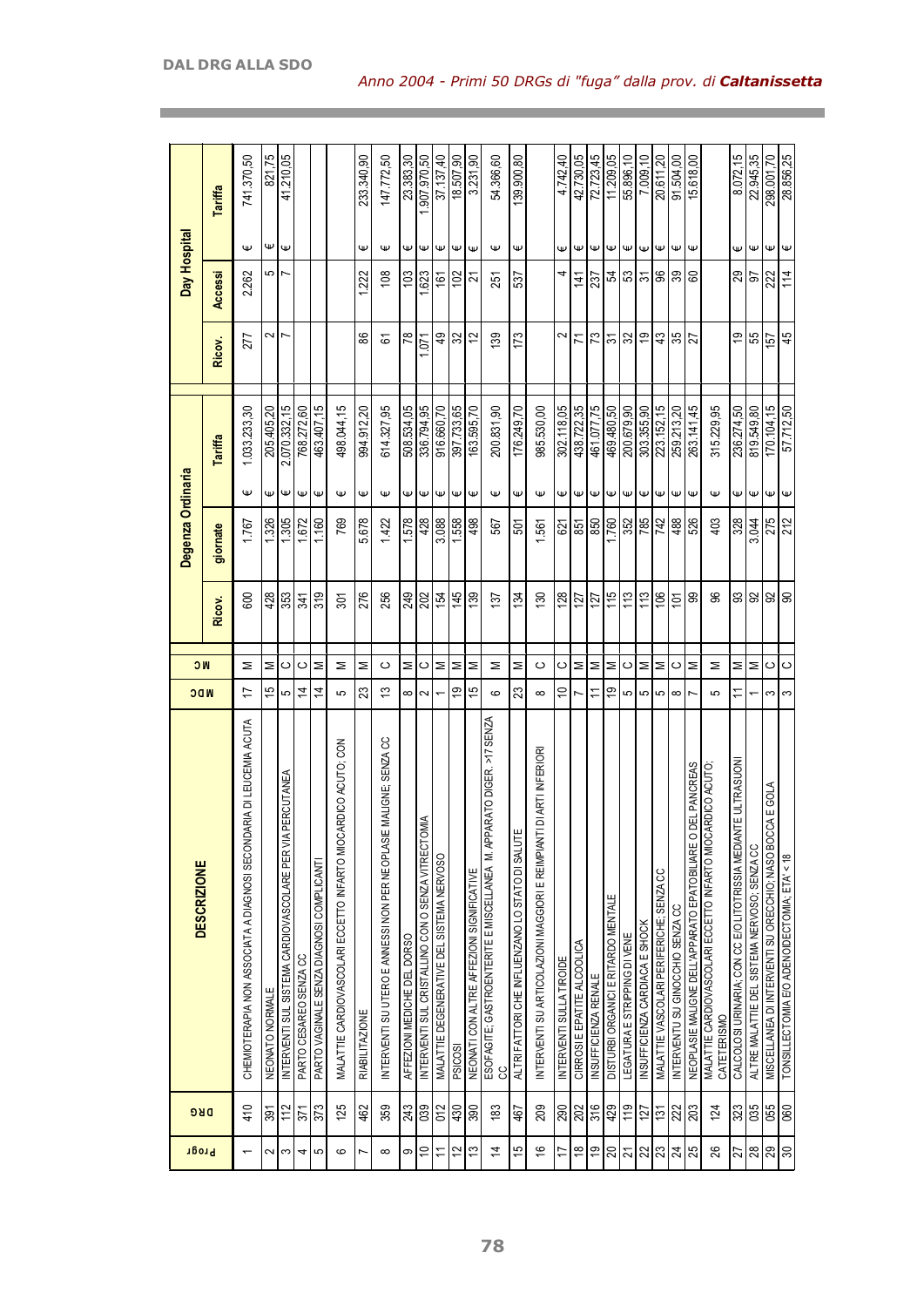| Ψ<br>Ψ<br>Ψ<br>Ψ<br>$\mathsf \Psi$<br>Ψ<br>Ψ<br>Ψ<br>Ψ<br>Ψ<br>Ψ<br>Ψ<br>Ψ<br>Ψ<br>Ψ<br>Ψ<br>Ψ<br>Ψ<br>Ψ<br>Ψ<br>Ψ<br>$\mathsf \Psi$<br>365<br>468<br>300<br>843<br>43<br>379<br>266<br>404<br>214<br>649<br>49.808<br>412<br>352<br>353<br>330<br>502<br>374<br>432<br>322<br>601<br>571<br>giornate<br>72<br>89<br>85<br>85<br>83<br>82<br>œ<br>73<br>89<br>6.616<br>ຘ<br>8<br>8<br>8<br>5<br>డ<br>ౚ<br>5<br>5<br>5<br>ౚ<br>Ricov.<br>Σ<br>Σ<br>Σ<br>Σ<br>Σ<br>Σ<br>ပ<br>Σ<br>Σ<br>ပ<br>Σ<br>ပ<br>Σ<br>$\circ$<br>Σ<br>Σ<br>Σ<br>Σ<br>Σ<br><b>NC</b><br>ပ<br>S<br><b>NDC</b><br>Ξ<br>$\infty$<br>2<br>ဖ<br>5<br>4<br>$\infty$<br>$\overline{ }$<br>ω<br>$\infty$<br>ဖ<br>$\sim$<br>5<br>4<br>4<br>$\overline{ }$<br>GAMBA; ECCETTO PIEDE<br><b>RATO DIGER. ETA' &lt; 18</b><br>MALATTIE CEREBROVASCOLARI SPECIFICHE ECCETTO ATTACCO ISCHEMICO<br>CIRROSI EPATITE<br>E DEL TESSUTO<br>RETINA; IRIDE E<br>ALTRI INTERVENTI SUL SISTEMA MUSCOLO-SCHELETRICO E TESSUTO<br>IZE, SENZA<br>CEREBRALI<br>$\frac{8}{5}$<br>ALTRE DIAGNOSI DEL SISTEMA MUSCOLO-SCHELETRICO<br>COLECISTECTOMIA LAPAROSCOPICA SENZA COMPLICAN<br>ESOFAGITE; GASTROENTERITE E MISCELLANEA M. APPA<br>INTEVENTI SULLE STRUTTURE INTRAOCULARI ECCETTO<br>ATT ACCO ISCHEMICO TRANSITORIO E OCCLUSIONI PRE-<br>OTITE MEDIA E INFEZIONI ALTE VIE RESPIRATORIE; ETA<br>FRATTURE; DISTOR.; STIRAM. TI LUSSAZIONI BRACCIO;<br>MALATTIE DEL FEGATO ECCETTO NEOPLASIE MALIGNE;<br>ALTRE MALATTIE DELL'OCCHIO; ETA' > 17 SENZA CC<br>INTERVENTI PER VIA TRANSURETRALE; SENZA CC<br>MALATTIA POLMONARE CRONICA OSTRUTTIVA<br>MALATTIE VASCOLARI PERIFERICHE; CON CC<br>NEOPLASIE DELL'APPARATO RESPIRATORIO<br>Altri DRGs<br><b>TOTALI</b><br>INTERVENTI SU ANO E STOMA; SENZA CC<br>CONVULSIONI E CEFALEA ETA' < 18<br>BRONCHITE E ASMA: ETA' < 18<br>CONNETTIVO SENZA CC<br>ALCOLICA, SEN. CC<br>DIABETE ETA' > 35<br>ESPLORAZIONE<br><b>PERTENSIONE</b><br>CONNETTIVO<br>CRISTALLINO<br>>17 SN CC<br>TRANSIT |            | <b>DESCRIZIONE</b> |  |        | Degenza Ordinaria |               |                  | Day Hospital    |   |               |
|--------------------------------------------------------------------------------------------------------------------------------------------------------------------------------------------------------------------------------------------------------------------------------------------------------------------------------------------------------------------------------------------------------------------------------------------------------------------------------------------------------------------------------------------------------------------------------------------------------------------------------------------------------------------------------------------------------------------------------------------------------------------------------------------------------------------------------------------------------------------------------------------------------------------------------------------------------------------------------------------------------------------------------------------------------------------------------------------------------------------------------------------------------------------------------------------------------------------------------------------------------------------------------------------------------------------------------------------------------------------------------------------------------------------------------------------------------------------------------------------------------------------------------------------------------------------------------------------------------------------------------------------------------------------------------------------------------------------------------------------------------------------------------------------------------------------------------------------------------------------------------------------------------------------------------------------------------------------------|------------|--------------------|--|--------|-------------------|---------------|------------------|-----------------|---|---------------|
|                                                                                                                                                                                                                                                                                                                                                                                                                                                                                                                                                                                                                                                                                                                                                                                                                                                                                                                                                                                                                                                                                                                                                                                                                                                                                                                                                                                                                                                                                                                                                                                                                                                                                                                                                                                                                                                                                                                                                                          | <b>DRG</b> |                    |  |        |                   | Tariffa       | Ricov.           | Accessi         |   | Tariffa       |
|                                                                                                                                                                                                                                                                                                                                                                                                                                                                                                                                                                                                                                                                                                                                                                                                                                                                                                                                                                                                                                                                                                                                                                                                                                                                                                                                                                                                                                                                                                                                                                                                                                                                                                                                                                                                                                                                                                                                                                          | 098        |                    |  |        |                   | 135.466,20    | 30               | ą,              | Ψ | 11.777.15     |
|                                                                                                                                                                                                                                                                                                                                                                                                                                                                                                                                                                                                                                                                                                                                                                                                                                                                                                                                                                                                                                                                                                                                                                                                                                                                                                                                                                                                                                                                                                                                                                                                                                                                                                                                                                                                                                                                                                                                                                          | 311        |                    |  |        |                   | 174.257,55    | 12               | 4               | Ψ | 23.495,40     |
|                                                                                                                                                                                                                                                                                                                                                                                                                                                                                                                                                                                                                                                                                                                                                                                                                                                                                                                                                                                                                                                                                                                                                                                                                                                                                                                                                                                                                                                                                                                                                                                                                                                                                                                                                                                                                                                                                                                                                                          | 254        |                    |  |        |                   | 98.122,65     | $\overline{4}$   | ස               | Ψ | 13.945,05     |
|                                                                                                                                                                                                                                                                                                                                                                                                                                                                                                                                                                                                                                                                                                                                                                                                                                                                                                                                                                                                                                                                                                                                                                                                                                                                                                                                                                                                                                                                                                                                                                                                                                                                                                                                                                                                                                                                                                                                                                          | 256        |                    |  |        |                   | 207.315,65    | 25               | ౚ               | Ψ | 21.389,25     |
|                                                                                                                                                                                                                                                                                                                                                                                                                                                                                                                                                                                                                                                                                                                                                                                                                                                                                                                                                                                                                                                                                                                                                                                                                                                                                                                                                                                                                                                                                                                                                                                                                                                                                                                                                                                                                                                                                                                                                                          | 494        |                    |  |        |                   | 209.837,90    |                  |                 |   |               |
|                                                                                                                                                                                                                                                                                                                                                                                                                                                                                                                                                                                                                                                                                                                                                                                                                                                                                                                                                                                                                                                                                                                                                                                                                                                                                                                                                                                                                                                                                                                                                                                                                                                                                                                                                                                                                                                                                                                                                                          | 070        |                    |  |        |                   | 116.844,30    | 72               | $\overline{11}$ | Ψ | 27.838,80     |
|                                                                                                                                                                                                                                                                                                                                                                                                                                                                                                                                                                                                                                                                                                                                                                                                                                                                                                                                                                                                                                                                                                                                                                                                                                                                                                                                                                                                                                                                                                                                                                                                                                                                                                                                                                                                                                                                                                                                                                          | <b>CFO</b> |                    |  |        |                   | 132.529,75    | $\overline{101}$ | 179             | Ψ | 45.233,30     |
|                                                                                                                                                                                                                                                                                                                                                                                                                                                                                                                                                                                                                                                                                                                                                                                                                                                                                                                                                                                                                                                                                                                                                                                                                                                                                                                                                                                                                                                                                                                                                                                                                                                                                                                                                                                                                                                                                                                                                                          | 234        |                    |  |        |                   | 253.781,10    | 2                | S               | Ψ | 6.283,30      |
|                                                                                                                                                                                                                                                                                                                                                                                                                                                                                                                                                                                                                                                                                                                                                                                                                                                                                                                                                                                                                                                                                                                                                                                                                                                                                                                                                                                                                                                                                                                                                                                                                                                                                                                                                                                                                                                                                                                                                                          | 015        |                    |  |        |                   | 176.377,00    | 29               | 5               | Ψ | 11.240,40     |
|                                                                                                                                                                                                                                                                                                                                                                                                                                                                                                                                                                                                                                                                                                                                                                                                                                                                                                                                                                                                                                                                                                                                                                                                                                                                                                                                                                                                                                                                                                                                                                                                                                                                                                                                                                                                                                                                                                                                                                          | 184        |                    |  |        |                   | 86.451,90     | ౚ                | 148             | Ψ | 37.540,20     |
|                                                                                                                                                                                                                                                                                                                                                                                                                                                                                                                                                                                                                                                                                                                                                                                                                                                                                                                                                                                                                                                                                                                                                                                                                                                                                                                                                                                                                                                                                                                                                                                                                                                                                                                                                                                                                                                                                                                                                                          | <b>GN2</b> |                    |  |        |                   | 169.854,30    | 60               | 83              | Ψ | 139.251,00    |
|                                                                                                                                                                                                                                                                                                                                                                                                                                                                                                                                                                                                                                                                                                                                                                                                                                                                                                                                                                                                                                                                                                                                                                                                                                                                                                                                                                                                                                                                                                                                                                                                                                                                                                                                                                                                                                                                                                                                                                          | 082        |                    |  |        |                   | 269.454,20    | 26               | 11              | Ψ | 27.206,10     |
|                                                                                                                                                                                                                                                                                                                                                                                                                                                                                                                                                                                                                                                                                                                                                                                                                                                                                                                                                                                                                                                                                                                                                                                                                                                                                                                                                                                                                                                                                                                                                                                                                                                                                                                                                                                                                                                                                                                                                                          | 026        |                    |  |        |                   | 125.411,40    | 88               | 139             | Ψ | 40.143.20     |
|                                                                                                                                                                                                                                                                                                                                                                                                                                                                                                                                                                                                                                                                                                                                                                                                                                                                                                                                                                                                                                                                                                                                                                                                                                                                                                                                                                                                                                                                                                                                                                                                                                                                                                                                                                                                                                                                                                                                                                          | 014        |                    |  |        |                   | 256.998,75    |                  |                 |   |               |
|                                                                                                                                                                                                                                                                                                                                                                                                                                                                                                                                                                                                                                                                                                                                                                                                                                                                                                                                                                                                                                                                                                                                                                                                                                                                                                                                                                                                                                                                                                                                                                                                                                                                                                                                                                                                                                                                                                                                                                          | 158        |                    |  |        |                   | 111.129,10    | 29               | 42              | Ψ | 48.735,95     |
|                                                                                                                                                                                                                                                                                                                                                                                                                                                                                                                                                                                                                                                                                                                                                                                                                                                                                                                                                                                                                                                                                                                                                                                                                                                                                                                                                                                                                                                                                                                                                                                                                                                                                                                                                                                                                                                                                                                                                                          | 130        |                    |  |        |                   | 214.992,60    | თ                | 72              | Ψ | 6.386,85      |
|                                                                                                                                                                                                                                                                                                                                                                                                                                                                                                                                                                                                                                                                                                                                                                                                                                                                                                                                                                                                                                                                                                                                                                                                                                                                                                                                                                                                                                                                                                                                                                                                                                                                                                                                                                                                                                                                                                                                                                          | 088        |                    |  |        |                   | 175.032.75    | 42               | 121             | Ψ | 23.564,75     |
|                                                                                                                                                                                                                                                                                                                                                                                                                                                                                                                                                                                                                                                                                                                                                                                                                                                                                                                                                                                                                                                                                                                                                                                                                                                                                                                                                                                                                                                                                                                                                                                                                                                                                                                                                                                                                                                                                                                                                                          | 134        |                    |  |        |                   | 145.193,25    | 82               | 128             | Ψ | 28.454,40     |
|                                                                                                                                                                                                                                                                                                                                                                                                                                                                                                                                                                                                                                                                                                                                                                                                                                                                                                                                                                                                                                                                                                                                                                                                                                                                                                                                                                                                                                                                                                                                                                                                                                                                                                                                                                                                                                                                                                                                                                          | 206        |                    |  |        |                   | 122.031,30    | 175              | 423             | Ψ | 08.901,35     |
|                                                                                                                                                                                                                                                                                                                                                                                                                                                                                                                                                                                                                                                                                                                                                                                                                                                                                                                                                                                                                                                                                                                                                                                                                                                                                                                                                                                                                                                                                                                                                                                                                                                                                                                                                                                                                                                                                                                                                                          | 294        |                    |  |        |                   | 149.568,00    | 17               | 26              | Ψ | 5.532,80      |
|                                                                                                                                                                                                                                                                                                                                                                                                                                                                                                                                                                                                                                                                                                                                                                                                                                                                                                                                                                                                                                                                                                                                                                                                                                                                                                                                                                                                                                                                                                                                                                                                                                                                                                                                                                                                                                                                                                                                                                          |            |                    |  |        |                   | 24.178.052,90 | 5.350            | 11.943          | Ψ | 6.225.402,25  |
|                                                                                                                                                                                                                                                                                                                                                                                                                                                                                                                                                                                                                                                                                                                                                                                                                                                                                                                                                                                                                                                                                                                                                                                                                                                                                                                                                                                                                                                                                                                                                                                                                                                                                                                                                                                                                                                                                                                                                                          |            |                    |  | 13.837 | 94.503            | 42.362.380,05 | 8.818            | 21.328          | Ψ | 10.881.254,40 |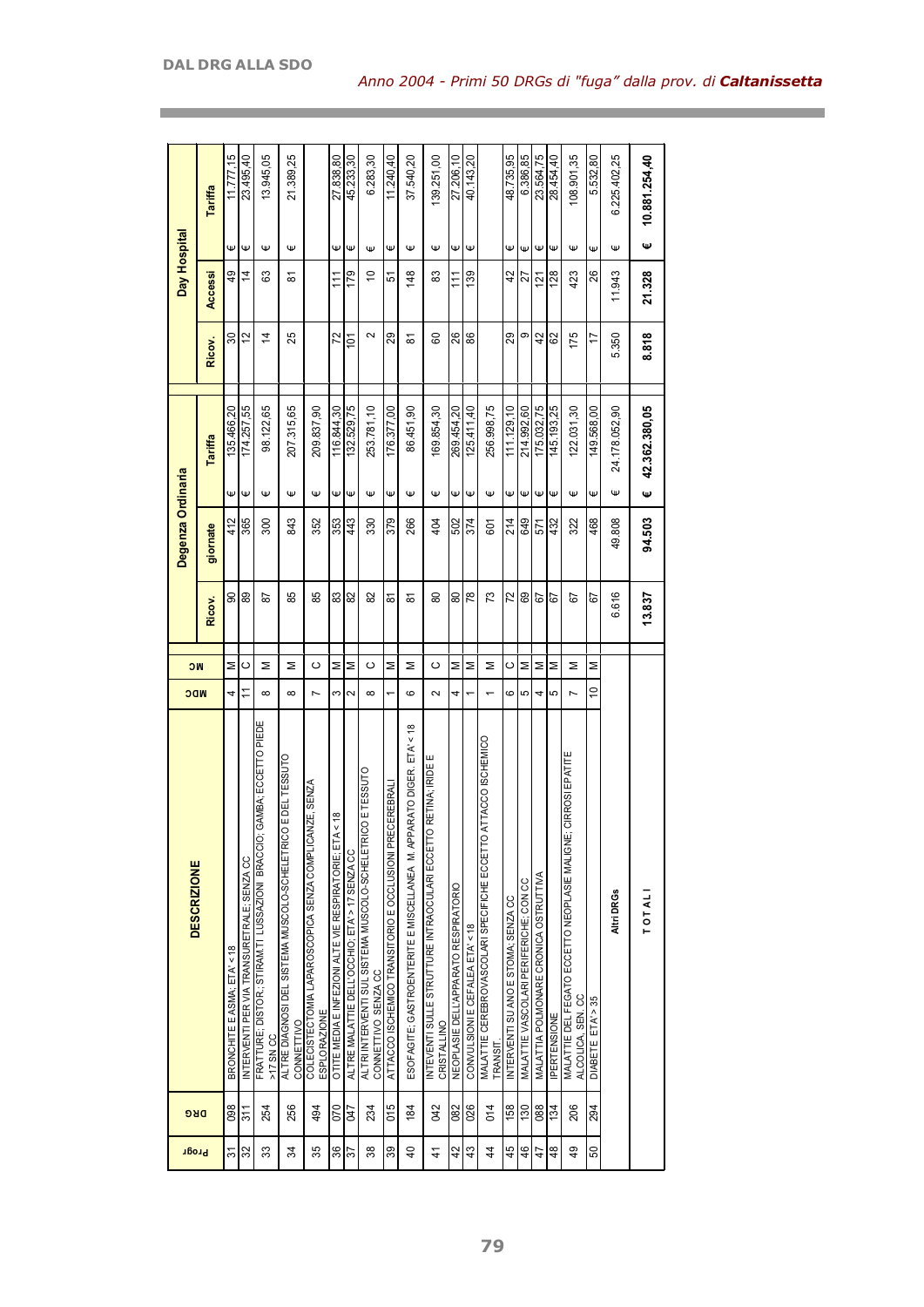| Progr                    | <b>DRG</b>     | <b>DESCRIZIONE</b>                                                                    | MDC            | <b>NC</b> |                  |                  | Ricovero in Regime Ordinario |              |                | Ricovero in Regime di Day-Hospital |                  |            |
|--------------------------|----------------|---------------------------------------------------------------------------------------|----------------|-----------|------------------|------------------|------------------------------|--------------|----------------|------------------------------------|------------------|------------|
|                          |                |                                                                                       |                |           | g<br>Ricov.<br>ź | degenza          | Tariffa                      |              | N. Ricov.      | N. Accessi                         |                  | Tariffa    |
| $\overline{\phantom{0}}$ | 014            | ATTACCO ISCHEMICO<br>MALATTIE CEREBROVASCOLARI SPECIFICHE ECCETTO<br>TRANSIT          |                | Σ         | 231              | 845              | Ψ                            | 818.621,65   | Ľ              | $\tilde{=}$                        | Ψ                | 2.270,50   |
| 2                        | 323            | CALCOLOSI URINARIA; CON CC E/O LITOTRISSIA MEDIANTE ULTRASUONI                        |                | Σ         | 142              | 358              | Ψ                            | 369.365,70   | 12             | 24                                 | Ψ                | 5.845,35   |
| S                        | 423            | ALTRE DIAGNOSI RELATIVE A MALATTIE INFETTIVE E PARASANITARIE                          | $\frac{8}{1}$  | Σ         | 140              | 454              | Ψ                            | 441.887,75   | 88             | 423                                | Ψ                | 132.208,65 |
| 4                        | 209            | INTERVENTI SU ARTICOLAZIONI MAGGIORI E REIMPIANTI DI ARTI INFERIORI                   | $\infty$       | ပ         | 138              | 1.727            | Ψ                            | 1.046.178,00 |                |                                    |                  |            |
| 5                        | 215            | INTERVENTI SU DORSO E COLLO; SENZA CC                                                 | $\infty$       | ပ         | 137              | 583              | ₩                            | 429.298,35   |                |                                    |                  |            |
| $\rm \Omega$             | 391            | NEONATO NORMALE                                                                       | 15             | Σ         | 125              | 448              | Ψ                            | 60.949,15    | S              | 4                                  | Ψ                | 657,40     |
| $\overline{ }$           | $\overline{5}$ | CRANIOTOMIA ETA' > 17 ECCETTO PER TRAUMATISMO                                         |                | ပ         | 110              | 2.140            | Ψ                            | 997.956,00   |                |                                    |                  |            |
| ∞                        | 243            | AFFEZIONI MEDICHE DEL DORSO                                                           | $\infty$       | Σ         | $\overline{100}$ | 503              | Ψ                            | 192.021,60   | 45             | 84                                 | Ψ                | 19.154,85  |
| ၜ                        | 373            | PARTO VAGINALE SENZA DIAGNOSI COMPLICANTI                                             | $\overline{4}$ | Σ         | $\overline{100}$ | 377              | Ψ                            | 143.140,30   | 4              | ဖ                                  | Ψ                | 1.755,60   |
| $\tilde{=}$              | 087            | EDEMA POLMONARE E INSUFFICIENZA RESPIRATORIA                                          | 4              | Σ         | 55               | 808              | $\mathsf \omega$             | 269.233,80   | <b>i</b>       | 5                                  | Ψ                | 17.249,15  |
| $\overline{1}$           | $\frac{83}{2}$ | PARATO DIGER. >17 SENZA<br>ESOFAGITE; GASTROENTERITE E MISCELLANEA M. AP<br>ပ္ပ       | ဖ              | Σ         | क्ष              | 264              | Ψ                            | 118.164,80   | 78             | 124                                | Ψ                | 26.858,40  |
| $\frac{2}{3}$            | 254            | GAMBA; ECCETTO PIEDE<br>FRATTURE; DISTOR.; STIRAM.TI LUSSAZIONI BRACCIO;<br>>17 SN CC | $\infty$       | Σ         | 95               | 234              | Ψ                            | 107.632,15   | 59             | 5                                  | $\mathsf \omega$ | 21.470,95  |
| 13                       | 222            | INTERVENTU SU GINOCCHIO SENZA CC                                                      | $\infty$       | O         | ৯                | 284              | Ψ                            | 237.910,40   | 114            | 132                                | Ψ                | 298.041,60 |
| $\frac{4}{3}$            | 012            | MALATTIE DEGENERATIVE DEL SISTEMA NERVOSO                                             |                | Σ         | 88               | .025             | Ψ                            | 421.221,45   | 39             | 54                                 | $\pmb{\Psi}$     | 11.901,60  |
| 15                       | 430            | <b>PSICOSI</b>                                                                        | é,             | Σ         | 59               | 698              | Ψ                            | 224.330,15   | 4              | 6                                  | Ψ                | 1.088,70   |
| $\frac{6}{10}$           | 013            | SCLEROSI MULTIPLA E AT ASSIA CEREBELLARE                                              |                | Σ         | ৯                | $\overline{273}$ | $\mathsf \Psi$               | 142.434,45   | 83             | 333                                | Ψ                | 72.444,15  |
| $\overline{1}$           | $\frac{1}{2}$  | ESOFAGITE; GASTROENTERITE E MISCELLANEA M. APPARATO DIGER. ETAY < 18                  | ဖ              | Σ         | 8                | 260              | $\mathsf \Psi$               | 82.678,50    | $\frac{6}{5}$  | ಸ                                  | $\mathsf \Psi$   | 8.624,10   |
| $\frac{8}{1}$            | 088            | MALATTIA POLMONARE CRONICA OSTRUTTIVA                                                 | 4              | Σ         | 76               | 670              | Ψ                            | 199.640,60   | 20             | 54                                 | Ψ                | 10.516,50  |
| $\frac{9}{2}$            | 324            | CALCOLOSI URINARIA; SENZA CC                                                          | Ξ              | Σ         | 75               | 160              | $\mathsf \Psi$               | 82.854,25    | $\ddot{4}$     | 12                                 | $\mathsf \Psi$   | 13.497,60  |
| $\overline{20}$          | 403            | LINFOMA E LEUCEMIA NON ACUTA CON CC                                                   | 17             | Σ         | 74               | 550              | Ψ                            | 509.323,50   |                | 36                                 | Ψ                | 12.688,20  |
| $\overline{2}$           | $\frac{5}{11}$ | INTERVENTI PER VIA TRANSURETRALE; SENZA CC                                            | Ξ              | C         | 72               | 256              | Ψ                            | 141.431,25   | ഥ ത ന          | $\cong$                            | Ψ                | 17.621,55  |
| 22                       | 127            | INSUFFICIENZA CARDIACA E SHOCK                                                        | 5              | Σ         | 71               | 447              | Ψ                            | 178.321,65   |                | ន្ល្ <mark>យ</mark>                | $\mathsf \Psi$   | 7.461,30   |
| 23                       | 082            | NEOPLASIE DELL'APPARATO RESPIRATORIO                                                  | 4              | Σ         | 70               | 476              | $\mathsf \Psi$               | 250.121,70   | $\overline{C}$ |                                    | $\mathsf \Psi$   | 5.882,40   |
| 24                       | 162            | >17 SENZA CC<br>INTERVENTI PER ERNIA INGUINALE E FEMORALE; ETA'                       | ဖ              | $\circ$   | 8                | 158              | Ψ                            | 95.931,95    | 5              | 5                                  | Ψ                | 8.792,25   |
| 25                       | 017            | MALATTIE CEREBROVASCOLARI ASPECIFICHE SENZA CC                                        |                | Σ         | 82               | 42               | Ψ                            | 158.976,80   | 83             | 135                                | $\pmb{\psi}$     | 28.599,75  |
| 26                       | 039            | <b>OMIA</b><br>INTERVENTI SUL CRISTALLINO CON O SENZA VITRECT                         | $\sim$         | ပ         | 61               | 131              | Ψ                            | 108.772,15   | $\frac{1}{8}$  | 210                                | Ψ                | 322.750,15 |
| 27                       | 133            | ARTEROSCLEROSI; SENZA CC                                                              | 5              | Σ         | 8                | 644              | $\mathsf \Psi$               | 160.092,10   |                | Ξ                                  | $\mathsf \omega$ | 2.413,95   |
| 28                       | 211            | INTERVENTI SU ANCA E FEMORE; ECCETTO ARTICOLAZIONI MAGGIORI, ETA' >17<br>SENZA CC     | $\infty$       | ပ         | ਫ਼               | 694              | Ψ                            | 243.105,00   |                |                                    |                  |            |
| 29                       | 251            | FRATTURE; DISTOR,; STIRAMENTI E LUSSAZIONI AVAMBRACCIO; MANO PIEDE >17<br>SENZA CC    | $\infty$       | Σ         | 55               | 135              | Ψ                            | 69.338,60    | 57             | 103                                | Ψ                | 32.681,90  |
| 30                       | 025            | CONVULSIONI E CEFALEA ETA' > 17 SENZA CC                                              |                | Σ         | R                | 278              | Ψ                            | 98.258,50    | 174            | 290                                | Ψ                | 67.497,50  |
|                          |                |                                                                                       |                |           |                  |                  |                              |              |                |                                    |                  |            |